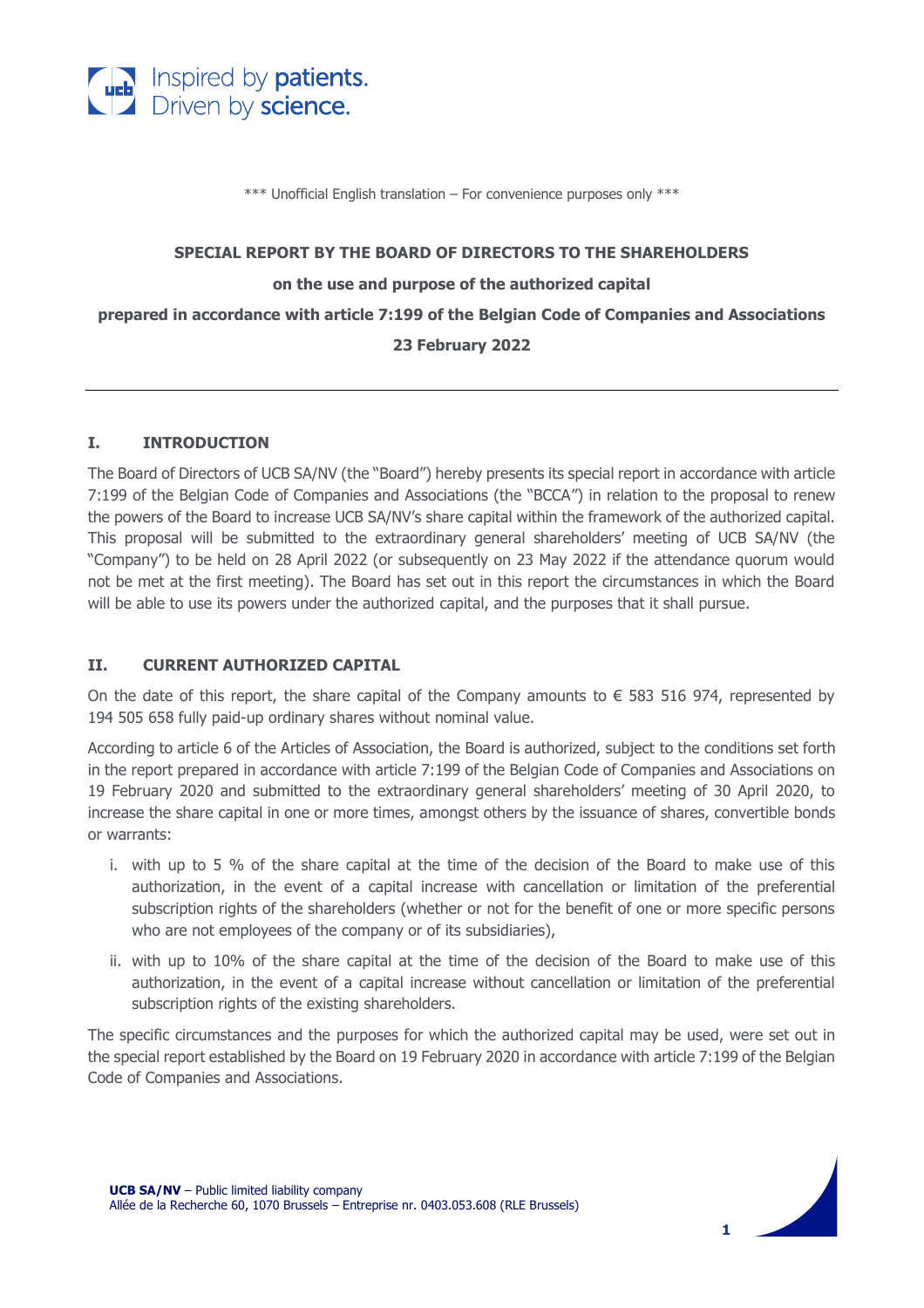This authorization was granted for a period of two (2) years as from the date of the publication in the appendices to the Belgian Official Gazette of the resolution of the extraordinary shareholders meeting held on 30 April 2020, i.e. until 9 May 2022.

### **III. PROPOSAL TO RENEW THE AUTHORIZED CAPITAL**

The Board now proposes the shareholders of UCB SA/NV to renew the powers of the Board under the authorized capital, to increase UCB SA/NV's share capital, amongst others by the issuance of shares, convertible bonds or subscription rights, in one or more transactions, within the limits of article 7:198 BCCA:

- i. with up to 5% of the share capital at the time of the decision of the Board to make use of the authorization, in the event of a capital increase with cancellation or limitation of the preferential subscription rights of the existing shareholders (whether or not for the benefit of one or more specific persons who are not part of the personnel of UCB SA/NV or of its subsidiaries, as defined in the Belgian Code of Companies and Associations),
- ii. with up to 10% of the share capital at the time of the decision of the Board to make use of the authorization, in the event of a capital increase without cancellation or limitation of the preferential subscription rights of the existing shareholders,

for a period of two (2) years as of the publication in the appendices to the Belgian Official Gazette of the decision of the extraordinary shareholders' meeting granting such renewal.

For example, if at the time the Board resolves to make use of the authorized capital, UCB SA/NV's share capital amounts to € 600 million, the Board may increase UCB's share capital (including by way of the issuance of convertible bonds or subscription rights) with up to  $\epsilon$  30 million (i.e. 5% of the then existing share capital) if it resolves to cancel or limit the preferential subscription rights of the existing shareholders (whether or not for the benefit of one or more specific persons who are not part of the personnel of UCB SA/NV or of its subsidiaries, as defined in the Belgian Code of Companies and Associations). However, if the Board does not resolve to cancel or limit the preferential subscription rights of the existing shareholders (whether or not for the benefit of one or more specific persons who are not part of the personnel of UCB SA/NV or of its subsidiaries, as defined in the Belgian Code of Companies and Associations), it can increase UCB SA/NV's share capital with up to  $\epsilon$  60 million (i.e. 10% of the then existing share capital).

Please note that the total amount by which the Board would be authorized to increase UCB's share capital by a combination of the authorizations set forth in (i) and (ii) above, is limited to 10% of the share capital at the time the Board makes use of this authorization.

For example, if the Board were to first decide to make a capital increase of 5% with a limitation or cancellation of the preferential subscription right of the existing shareholders and thereafter to make a second capital increase without limitation or cancellation of the preferential rights of the existing shareholders, such second capital increase could only be made for no more than 5% - i.e. 10% in total.

Any such capital increase may take any form including, but not limited to, contributions in cash or in kind, with or without share premium, with issuance of shares below, above or at par value, and the incorporation of reserves and/or share premiums and/or profits carried forward, to the maximum extent permitted by the law.

Any decision to use the authorized capital by the Board will require a 75% majority within the Board.

The Board will be entitled to limit or cancel the preferential subscription rights of the existing shareholders (including for the benefit of one or more specific persons who are not part of the personnel of UCB SA/NV or of its subsidiaries, as defined in the Belgian Code of Companies and Associations), within the limits as set out above and as allowed under the BCCA.

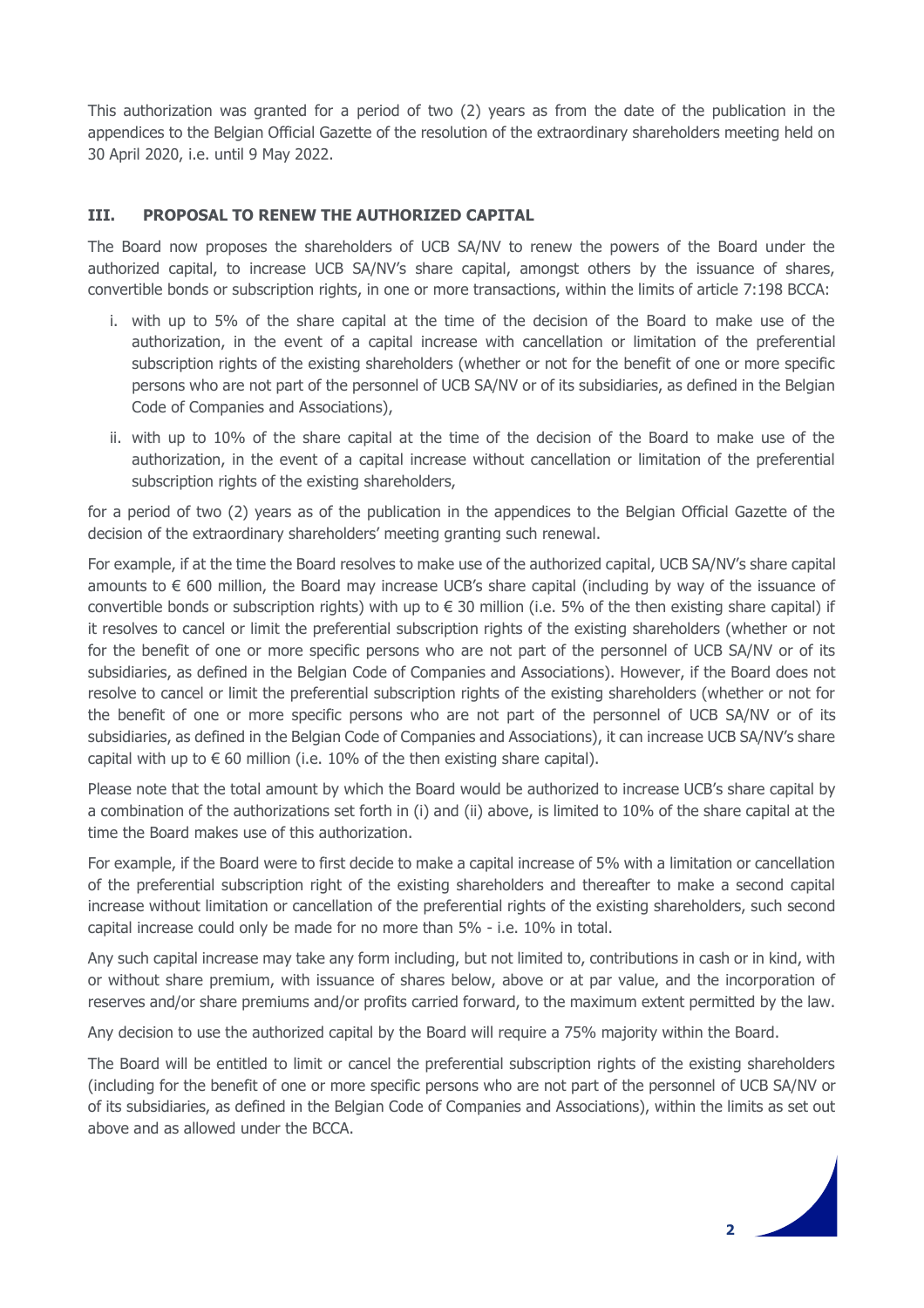If the Board resolves to limit or cancel the preferential subscription rights of the existing shareholders, it will prepare a special report setting out the justification of its decision and of the issue price, as well as the consequences of such transaction on the membership and patrimonial interests of the shareholders.

If applicable, it will also provide the identity of any specific persons benefiting from the limitation or cancellation. The statutory auditor will also prepare a report in that respect.

Should the general shareholders' meeting of UCB SA/NV approve this proposal of the Board, then article 6 of UCB SA/NV's Articles of Association will be amended as follows to reflect the proposed renewal of two (2) years:

# **"Article 6**

The capital can be increased one or more times by a decision of a General Meeting of shareholders constituted under the conditions required to modify the Articles of Association.

The Board of Directors is authorized to increase the share capital amongst other by way of the issuance of shares, convertible bonds or subscription rights, in one or more transactions, within the limits set by law,

- i. with up to 5% of the share capital at the time of the decision of the Board of Directors to make use of this authorization, in the event of a capital increase with cancellation or limitation of the preferential subscription rights of the shareholders (whether or not for the benefit of one or more specific persons who are not part of the personnel of the Company or of its subsidiaries, as defined in the Belgian Code of Companies and Associations),
- ii. with up to 10% of the share capital at the time of the decision of the Board of Directors to make use of this authorization, in the event of a capital increase without cancellation or limitation of the preferential subscription rights of the existing shareholders.

In any event, the total amount by which the Board of Directors may increase the share capital by a combination of the authorizations set forth in (i) and (ii) above, is limited to 10% of the share capital at the time of the decision of the Board of Directors to make use of this authorization.

The Board of Directors is moreover expressly authorized to make use of this authorization, within the limits as set out under (i) and (ii) of the second paragraph above, for the following operations:

- 1. a capital increase or the issuance of convertible bonds or subscription rights with cancellation or limitation of the preferential subscription rights of the existing shareholders,
- 2. a capital increase or the issuance of convertible bonds with cancellation or limitation of the preferential subscription rights of the existing shareholders for the benefit of one or more specific persons who are not part of the personnel of the Company or of its subsidiaries, as defined in the Belgian Code of Companies and Associations, and
- 3. a capital increase by incorporation of reserves.

Any such capital increase may take any and all forms, including, but not limited to, contributions in cash or in kind, with or without share premium, with issuance of shares below, above or at par value, the incorporation of reserves and/or share premiums and/or profits carried forward, to the maximum extent permitted by the law.

Any decision of the Board of Directors to use this authorization requires a 75% majority within the Board of Directors.

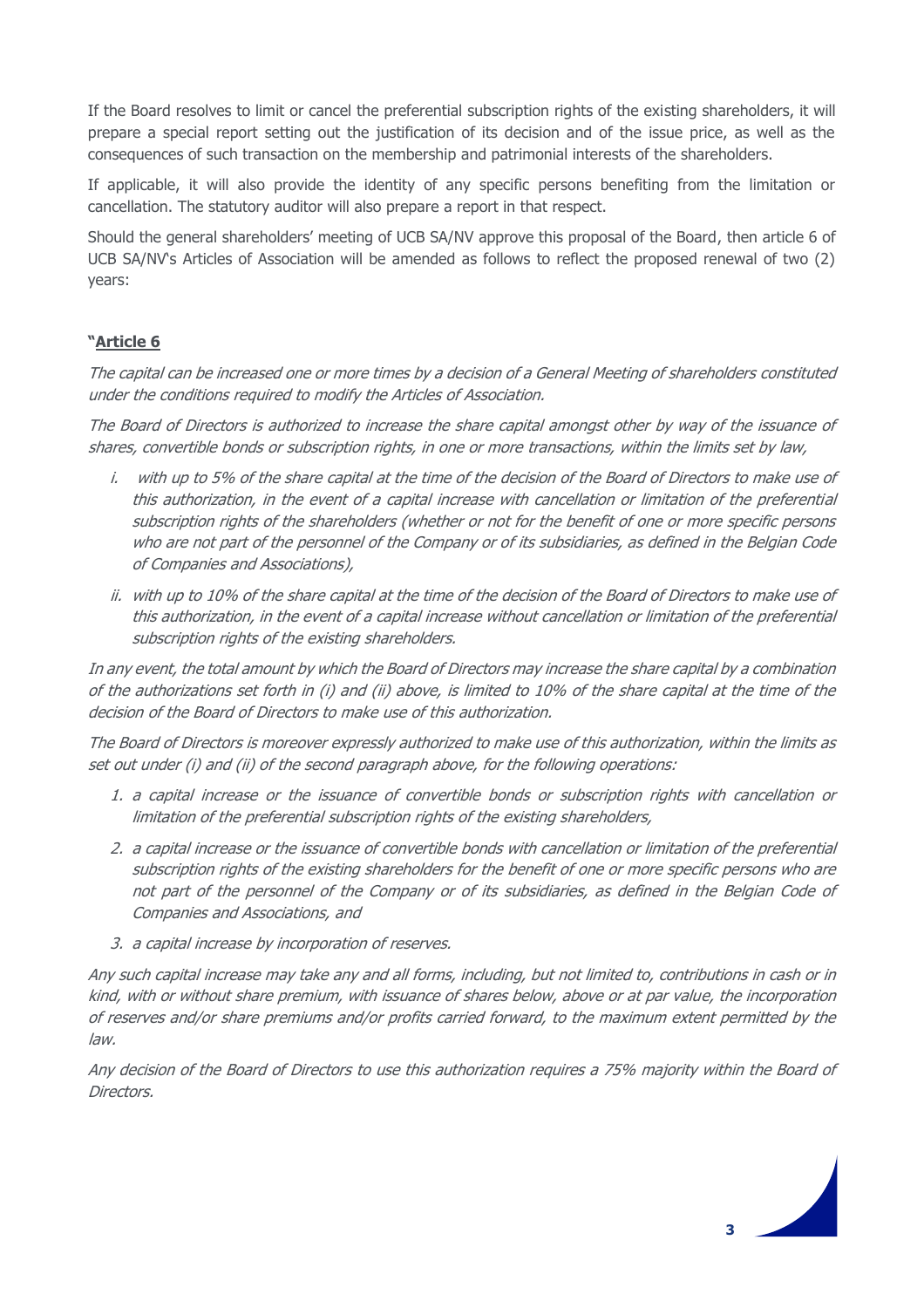This authorization is granted for a period of two (2) years as from the date of the publication in the appendices to the Belgian Official Gazette of the resolution of the Extraordinary Shareholders Meeting held on 28 April 2022.

The Board of Directors is empowered, with full power of substitution, to amend the Articles of Association to reflect the capital increases resulting from the exercise of its powers pursuant to this article."

# **IV. CIRCUMSTANCES AND PURPOSES FOR WHICH THE AUTHORIZED CAPITAL MAY BE USED**

The authorized capital offers the Board the possibility to preserve the interests of the Company and to react in an adequate manner, amongst other in circumstances which may require flexibility and/or speed of action.

The procedures applicable to a listed company for convening and holding an extraordinary shareholders' meeting are relatively lengthy, complex and time-consuming. In certain circumstances, complying with such procedures could be incompatible with the need for the Company to react swiftly to fluctuations on the capital markets, to seize opportunities or to face adverse events which could cause prejudice to its interests (with the exception of a public takeover bid - see below). Market conditions could indeed rapidly and significantly evolve during the period of more than one month that is required to convene an extraordinary shareholders' meeting to the prejudice of the interests of the Company.

Also, and in certain circumstances, the need to convene an extraordinary shareholders' meeting could lead to a premature announcement of a transaction which could jeopardize the favourable outcome of the negotiations relating to such transaction and therefore the execution thereof. This could be the case, for example, if the Company wished to admit one or more institutional, strategic or other shareholders to its capital structure or wished to finance, pay (e.g. as consideration for any public takeover bid) or support (e.g. by way of "equity kicker") any transaction (e.g. an acquisition - whether private or public - of securities or assets in one or more companies), or to make any capital expenditure, investment, or to enter into any partnership or strategic alliance, by way of issuing securities (either partially or entirely).

The Board may also use the authorized capital in the framework of the remuneration policy of the Company, including for the issuance of shares, stock options or subscription rights to personnel (i.e employees, members of the Executive Committee or directors of the Company and its subsidiaries, as defined in the BCCA).

Finally, the Board may consider using the authorized capital to remunerate shareholders in a particular manner, such as by paying a stock dividend.

It is to be noted that, according to the BCCA, the Board cannot, within the framework of the authorized capital, decide to:

- issue subscription rights that are mainly reserved for one or more specific persons, other than members of the personnel of the Company or one or more of its subsidiaries (article 7:201, 1° BCCA);
- issue shares with multiple voting rights or securities granting the right to issue or the right to convert into shares with multiple voting rights (article 7:201, 2° BCCA);• increase the capital mainly by way of contribution in kind exclusively reserved for a shareholder of the Company holding securities of this company representing more than  $10\%$  of the voting rights<sup>1</sup> (article 7:201, 3° BCCA); or

 $1$  Taking into account (i) the voting rights held by such a person on its own behalf; (ii) the voting rights held by an agent in his own name, but for the account of such a person; (iii) the securities carrying voting rights held by persons affiliated with such a person (this includes all persons and legal entities which are part of the same horizontal or vertical group); and (iv) the voting rights held by persons acting in concert with such a person.